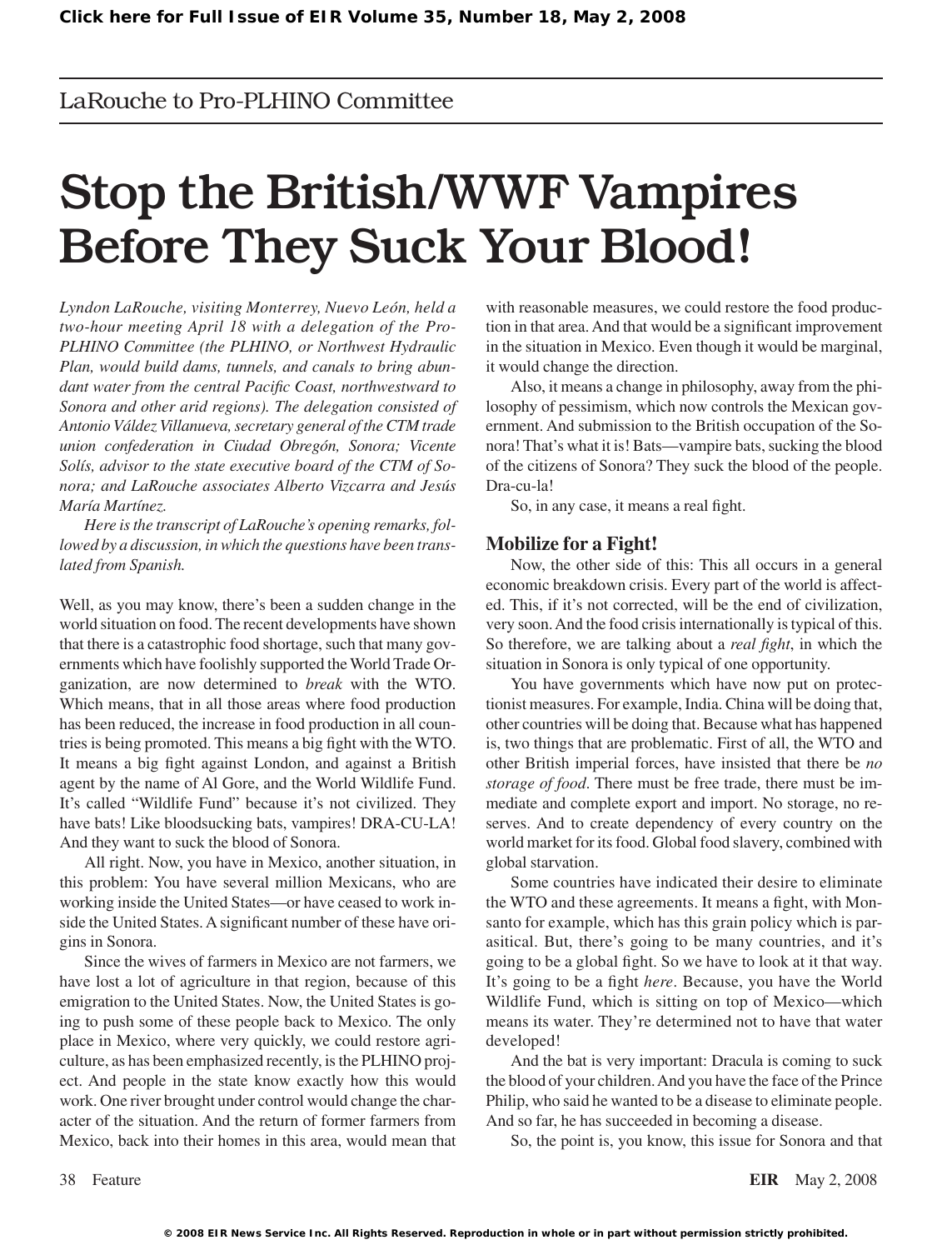

*The Worldwide Fund for Nature's website advertises its "Adopt a Vampire Bat" program. "Dracula comes to suck the blood of Mexico, the blood of Sonora!" LaRouche exclaimed.*

region *is immediate*. Because of the food shortage in Mexico, and because of the immigration problem. It's a social crisis for Mexico, and a very dangerous one. If you dump a couple of million people back into Mexico from the United States, you're going to have a crisis.

And that overlaps the petroleum business: We're back to equal petroleum. We're back to Cárdenas and Roosevelt.

So, we've got a fight! And you know me, I fight. I always fight; you have to fight! If you get killed, okay, you fought. You fight, that's what you live for, a fight. Everybody dies, so you live to fight. And for the future, to defend the future.

Of course, typical politicians like to cover their past, rather than think about the future. They're afraid the number of their mistresses may leak out as information. They're also more embarrassed by the number of mistresses who've dumped them!

Anyway, so that's our situation.

### **Our Strategic Situation Today**

Now, there's some things you should consider on the world situation, which most people in Mexico obviously don't know, because they're totally misinformed. Because, what's happened is—the United States is not the "great empire." Since 1763, the British have been the big empire. For certain periods of time, the United States was truly independent. For example, with Lincoln's victory against the British, and in restoring the independence of Mexico from occupation. Then, the development of the power of the United States which frightened the British, and the influence of the success of the United States after Lincoln in Europe, in China, and elsewhere.

But since Nixon, the United States has not been an independent power. It became a tool of Britain: This came under Nixon, with the repeal of the Bretton Woods system, *and*, the orchestrated oil price crisis of the '70s. The oil price crisis transferred the power over the world's energy supplies to the Amsterdam oil spot market. So, when you had the breakdown of the U.S. Bretton Woods system, the United States no longer controlled its own currency; and with the oil crisis of the 1970s, the *British* took over, so the real value of the dollar was *denominated in oil*, spot market oil.

And then we had traitors: The Nixon Administration was a bunch of traitors. The FordAdministration was the same thing. The Carter Administration was traitors—Carter

was not a traitor, he just didn't know what he was doing. But the Trilateral Commission knew what it was doing—and they were traitors. The United States economy was destroyed by these people, and has continued to be destroyed ever since. And the key thing was the 68ers; the crazy 68ers, internation– ally, were the key force in destroying the world economy: *They're now the government!* Look at the U.S. government, the elected officials, senior elected officials, Senators, they're mostly 68ers. In Europe, the governments—68ers. They're no longer normal human beings, they're 68ers! And, look: They hate farmers, they hate industrialists, they hate science, they hate progress. They want mistresses, yes. But they don't believe in progress any more. They believe in destroying industry. In the United States, there's no net increase in infrastructure, since 1968. And in most of the rest of the world, infrastructure's been destroyed, agriculture's been destroyed, industry's been destroyed, education has been destroyed. So we have been ruined! We're now at the limit. We have to turn around.

And what has happened is, the food crisis is now. Amassbased impetus for a change. Just look at the increase in the price of food—there is already hyperinflation in food prices. We have more and more people who are put into the starvation class, as the result of the shortage of food and the price of food. What's needed is an international movement for food. And especially based in regions such as Sonora! Which is a region in which it is highly practical to say, we could get, within a year, a beginning of a change of direction. The sovereignty of Mexico depends upon sovereignty in its food, and it's an example for every other country. And the PLHINO is the best example, because it's the one that could be done the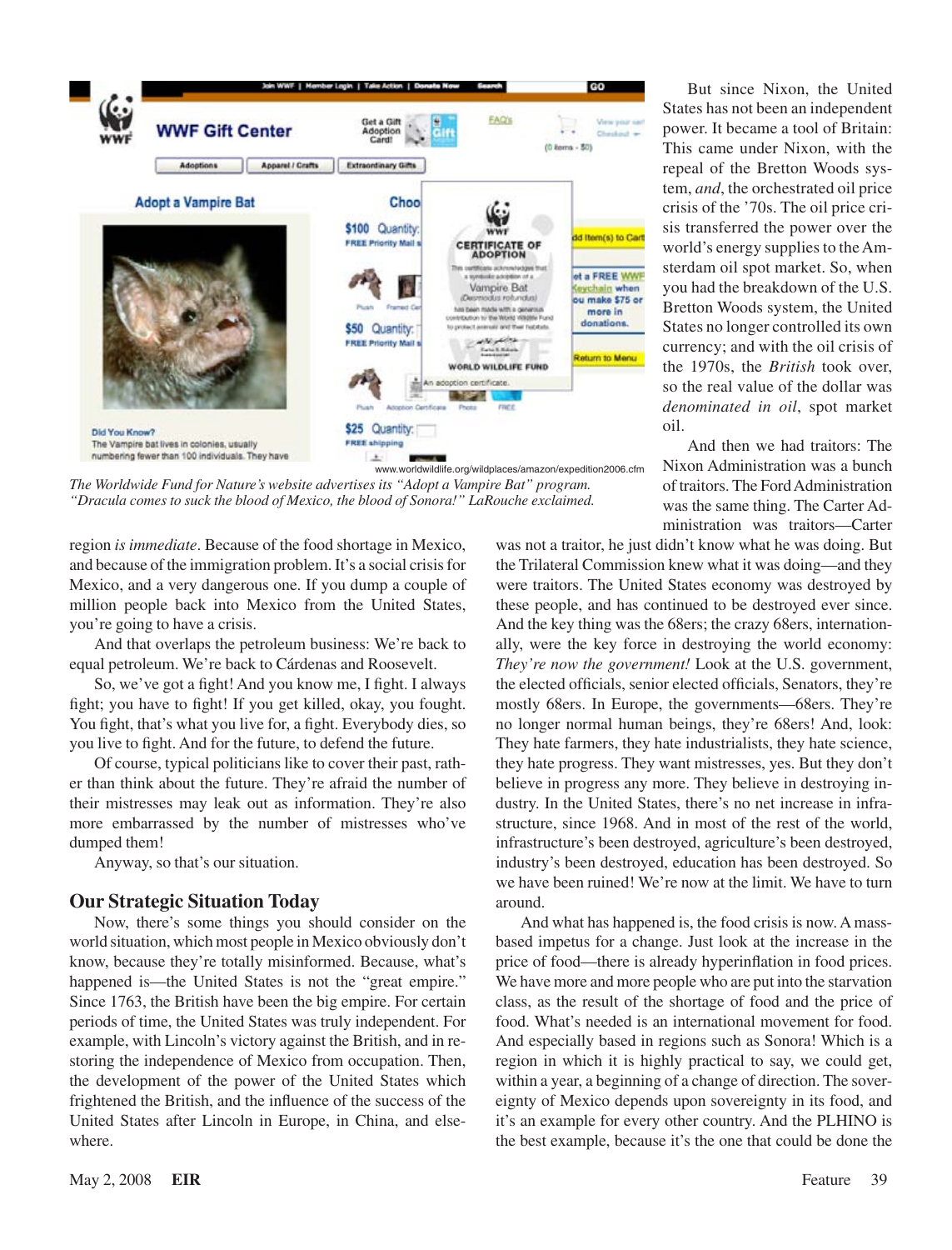quickest, with the greatest effect; with people being thrown *back* into that region from the United States.

We have to avoid a social crisis. And we have to think about how we do it, because it's also a technological question, of course, in agriculture, what to grow, where, how!

And, I've got to explain, also, the biggest financial crisis in world history. Which means governments have to put the financial system into bankruptcy. It's been done before. You put the system into bankruptcy. The government puts everything into bankruptcy, keeps things functioning under government supervision, gets things back to normal, and then corrects the currency. Go back to a Bretton Woods system, of stable international currencies. And start investing, long-term investment: infrastructure, food, production, education—development of the mind. That's what we have to do.

## Dialogue with LaRouche

**Q:** What you were mentioning, Lyn, about the WWF, in fact, we have information that the front of the attack on the Northwest

region of Mexico, and especially on the PLHINO issue, where we understand you're going to get the greatest intensity of opposition to this, is precisely from the WWF.

**LaRouche:** They made a mistake. *Dracula!* They made a mistake; the bat, the vampire bat! Dracula! Dracula comes to suck the blood of Mexico, the blood of Sonora....

**Q:** They're called the *chupacabras*, these are the "blood‑ suckers." They suck the blood of sheep and so on.

**LaRouche:** Yeah, yeah! They suck the blood wherever the skin is exposed. People and so forth. They also transmit diseases, by sucking the blood, from mouth to mouth.And the vampires are back, they're back in Sonora. The vampires are coming! Dracula is here! Dracula has come to suck your children's blood!

I mean, these guys have really set themselves up with this one!

### **Defense of National Sovereignty**

**Q:** I've read a lot about you and of your works. I'm hon‑ ored to be able to talk to you directly. Two questions about what you were just discussing: The Mexican Federal government is saying that the Mexican economy is protected, it has armor against the crisis in the United States, and I would like to know your view on this, on that point.

**LaRouche:** It has none. It doesn't exist.



Presidencia de la república

*Mexican President José López Portillo in 1980. He challenged the international banking oligarchy in 1982, by insisting upon Mexico's sovereignty and right to economic development. Brazil and Argentina abandoned Mexico, which was then faced with defeat. LaRouche was López Portillo's ally in that fight, and remained his friend until the former President's death in 2004.*

**Q:** And related to that, what is the effect that you foresee, of this crisis on Mexico?

LaRouche: Well, we have to stop the crisis. This is a place where we have to win.

Now, you have to look at the global situation, because Mexico has limited power, as you know, against the international forces—as President José López Portillo could tell you, if he were alive today. In 1982, when Brazil and Argentina abandoned Mexico, in September, then Mexico was faced with defeat.And we had the best opportunity then, in Mexico, in terms of the generation which was then in power. Think of all the people we know, who were López Portillo's allies in defending Mexico in August and September. You had powerful forces, who represented the petroleum workers, represented other interests. And since that time—boom, boom, boom! Every part's been destroyed! So Mexico is weak compared to then, internally. The industries have been destroyed. The in‑ dustries even here are being bankrupted! This is a bloodsuck– ing operation.

So therefore, in this case, we have to think about the international situation. Now, on the 25th of July last year, I gave a webcast internationally, in which I announced the fact that we were now going into a great depression, worldwide. Three days later, we went into it.

In the meantime, I had talked with some leading banking circles and so forth. We knew each other. And I said, "Here's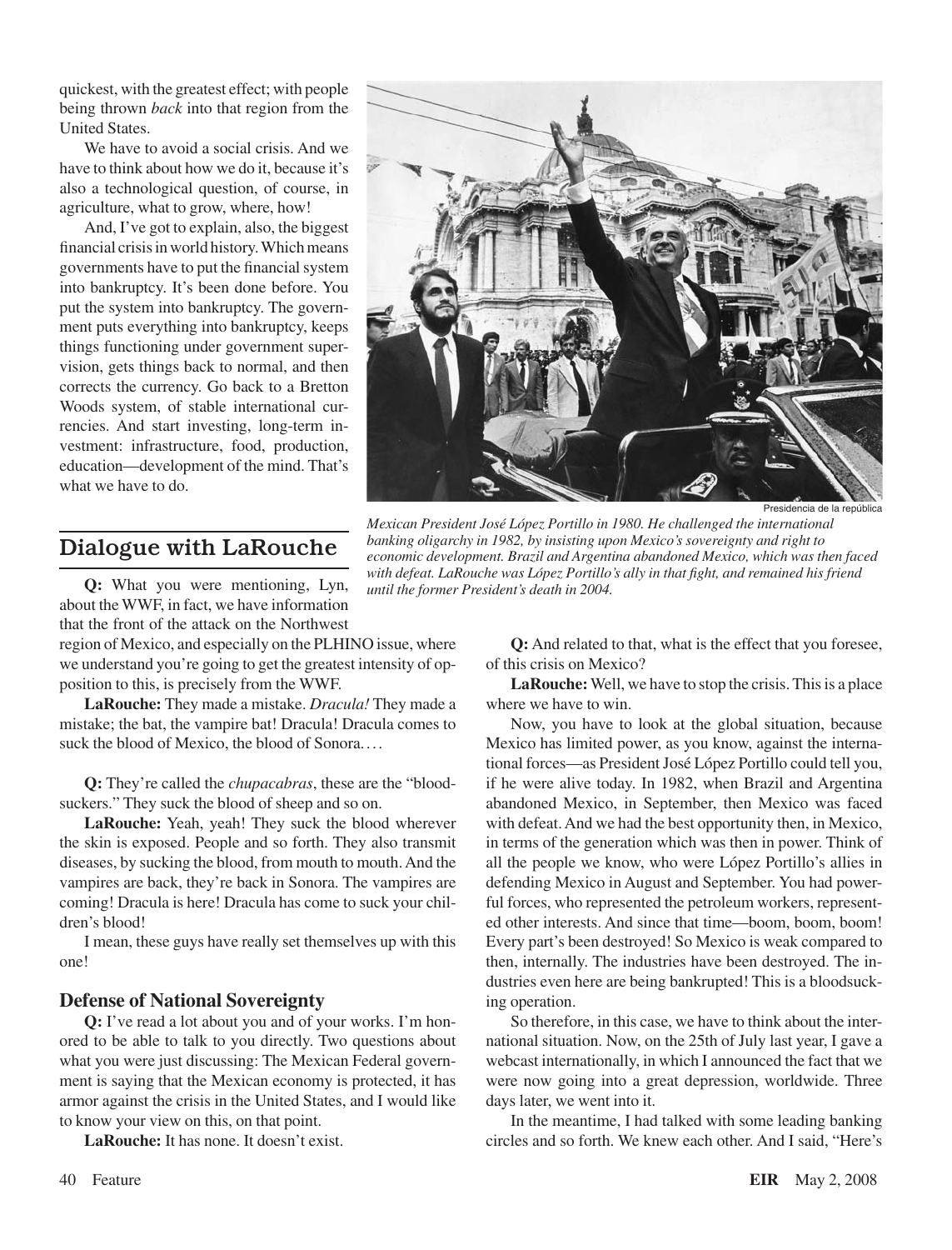what I'm proposing." We decided it would work. It it will work.

Now, since that time, everything has been done, to try to prevent that from being done. However, the present international financial system is disintegrating. We have already entered into hyperinflation. Look at food prices, other prices: the rate of increase. We're now in worldwide hyperinflation.

### **Q:** Food, oil—

LaRouche: And in all basic necessities—rice, grains, basic foodstuffs. To the point that nations are now shutting down their borders, to retain their food supplies. And there's an attack on the WTO policy, from countries which had earlier submitted. There is an anti-environmentalist movement coming out of this, like the WWF.

Now, each month, the crisis becomes worse—like 1923 Germany, the famous hyperinflation. What you have, is you have countries which are trying to pretend that this is not happening. Major financial centers are trying to pretend that this is not happening. But *they're all bankrupt! There is no bottom to this collapse.* You simply are going to have to wipe out a tremendous amount of financial claims.

Now, the three measures I proposed were these: First of all, the speculation had been supported by expanding mortgages. Now the prices of houses went fantastic. And people had mortgages which they could never pay. It was pushed and pushed! But the function of these mortgages, not only in the United States, but also in Europe and elsewhere, was to feed this financial speculation. So this is not a housing crisis, though there's a housing crisis included. *This is the breakdown of the international banking and financial system: This system will not survive!* It is disintegrating.

Now, the danger, therefore, is, from London and other places, the tendency is toward fascism, the way fascism was unleashed in Europe in the 1920s. It happened recently with the [European Union] meeting in Portugal, in terms of the European agreement on a strategic alliance, which is called the Lisbon Treaty organization. Under this treaty, if countries do not resist, *there will no sovereign nations, west of the border of Russia and Belarus: none on the continent of Europe.* The parliaments will have no power. Governments will have no power to make policy. An international supra-government will sit on top of the whole operation. This will be controlled from London. It also will combine NATO with this new organization.

What you're seeing already is movement toward war against Russia, China, and other countries. New threats of genocide against African countries, from London. And you can imagine similar things aimed for South and Central America. That's what you're seeing here, around the Pemex [Mexico's national oil company—ed.] question: to break the institutions in Mexico, which represent their independence. That's the attack on the PLHINO, from the World Wildlife Fund—which is the British royal family, Prince

Philip. This old pig. (He's an old fascist pig, actually! No mystery about it, it's open.) So therefore, we're in this kind of situation, in which there is no solution, under the present system.

*But!* So therefore, I have these three measures.

First: I've designed legislation for Federal government adoption. We will probably have 100 localities which will have voted for that in the United States, very soon. We already have more than 80; we will soon have 100. And under this, the Federal government will put all citizens and normal banks, under protection of the Federal government, bankruptcy protection. Not the speculative banks, but the normal banks, that make the loans, that function in the communities and so forth. The main thing is to keep the structure in every locality stable. So, use national law to create stability, protection. People will not be thrown out of their houses, banks will not be shut down, and we can get credit, then, into these communities to keep them running. That's legislation I designed—

**Q:** Would this protection be done through the Federal Re‑ serve System?

**LaRouche:** No. The Federal Reserve System is bankrupt. The Federal Reserve System will be put into bankruptcy, and the Federal government under the Constitution, under Consti tutional law, will run the bankruptcy.And the Federal Reserve System will exist, but it will exist as a bankrupt institution, under Federal government direction.

Number two: We will eliminate the present lending system. There is not going to be any credit. For example, in Mexico, you have no more credit, here. The industries in Mexico have no sources of credit. The big financiers, many of them are going to be wiped out, including the international financiers, because the whole system is going.

So therefore, what you need, is, then to go back to what López Portillo planned, with the Bank of Mexico, and use the Constitution of Mexico to reconstitute the Bank of Mexico, as an emergency measure. Now then, the government can now create credit, to ensure stability of the economy of the country, and this applies to all nations. They're all in the same situation.

*There is no nation in the world which does not have a similar situation*: Some different from others, but they're all essentially the same. It's a worldwide problem.

All right, so the state now has to issue credit. Now, actually, you can not issue credit for normal production at a higher rate than 1-2%. Take, for example, we've got to create new farmers: What are you going to do? The state's going to have to provide credit, for institutions which will now assist farmers in going back into business. Then the water project on the rivers, the PLHINO, will have to be financed, for example. Now therefore, you need 1-2% government-charged interest, because the borrower can afford to pay 1-2%. They can not afford 5-6%. Normal people can't afford that. They're not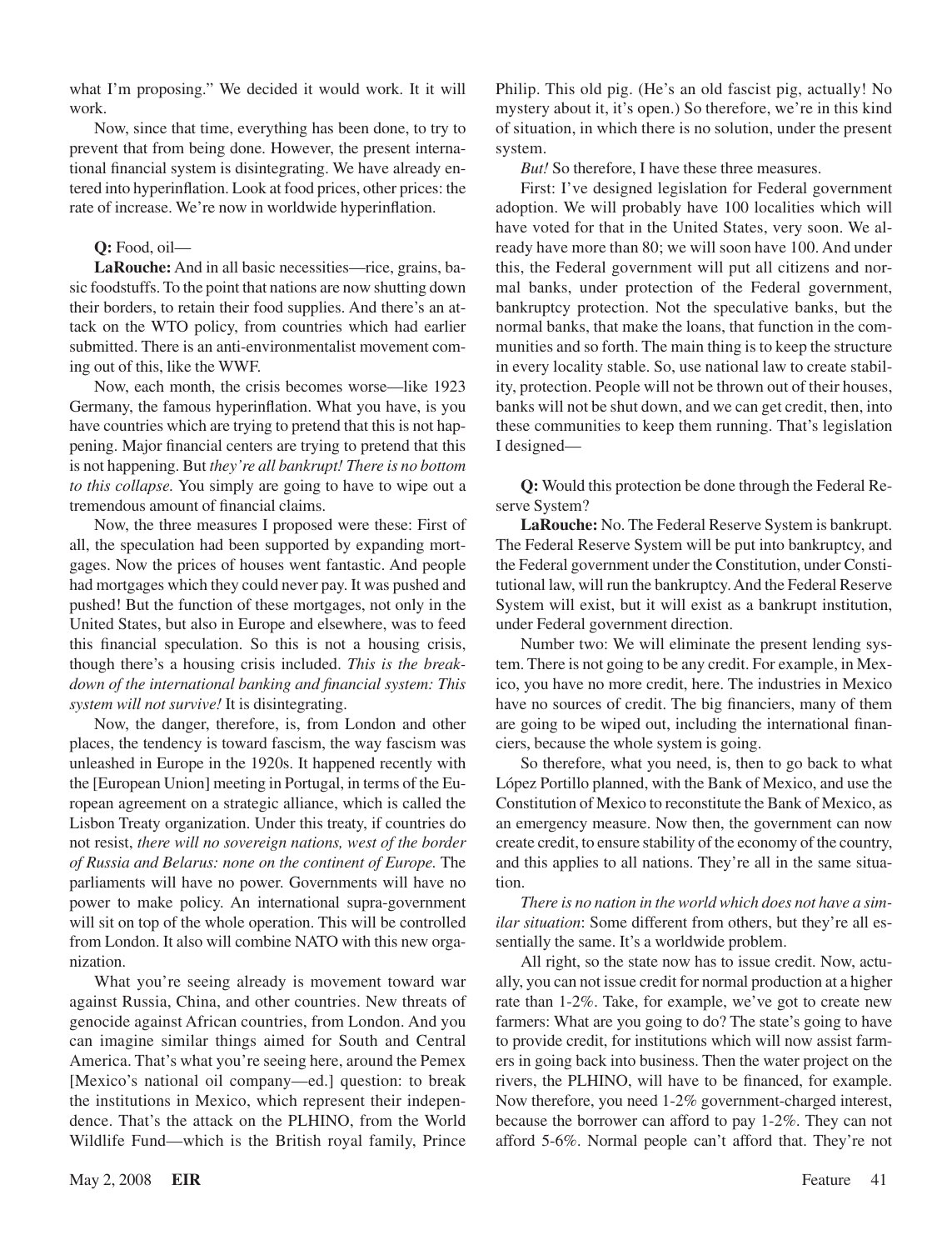some big industry. And government projects, like infrastructure projects, are 25-, 50-year investments: You can't have high interest on those!

So, you have to begin to build the economy. So my view, my proposal, is government-protected credit, 1-2%; get the banks operating on the basis of 1-2% credit. In other words, the Federal government will support the banks, by making available credit, for approved purposes, at 1-2%. That way, you're putting credit through the local banks, to keep them in business. And you're using them in order to stabilize normal life in communities. And for investor investments.

For other things—let the interest rate go *whttt!*. Because we have to dry it out anyway. The world debt is purely fictitious. It can never be paid. But we have to maintain the structure of society, a *normal* structure: normal agriculture, normal industry, normal government. All the things that are normal and essential.And you have to build up the local entrepreneur, the small entrepreneur, especially. Because, that's where you get the growth coming, by reversing poverty, into productivity: Take the hopelessly poor, and make them productive, even if they're not very productive. Employ the unemployed. Create small industries that are useful. Eliminate, reduce the number of people who are very poor, especially hopeless poverty. We must *shrink* hopeless poverty—which is one of the characteristics of northern Mexico, today.

So, we have a 1-2% protected loan process. No more bailout for big financiers. Everybody has to go in at this protected rate.

Then, we have to stabilize the international monetaryfinancial system, to function like the Bretton Woods system. So my proposal, this is my third proposal, is that the United States, under an improved choice of President—and that's easy to make an improvement; I mean, a cocaine addict as President is not a good idea!

**Q:** Who might that better President be?

LaRouche: Hillary's the only we've got. She's not perfect. But she is, on the economic issues. She's the only one that is.

So, but go to Russia, China, and India—all right—the Asian countries, because Russia's a Eurasian country; China, 1.4 billion people; India, 1.1 billion people. Then you have countries like Japan and so forth in the same area. If these countries agree with the United States, to sponsor the creation of a new international monetary system, like Bretton Woods, but different—different because it will be have to be de facto credit created by treaty agreement—the United States could go back to the U.S. credit system immediately. China, India, and Russia do not have such a system. But countries can make agreements through long-term treaties. So the long-term treaties are used for creating credit in international trade and investment.

For example, China and India require major investment in infrastructure. That requirement can be filled by the assistance of countries such as European countries, which can mobilize their assistance, through long-term credit, to assist these countries in developing their infrastructure, and new industries. It will take two generations, but we're talking about 50 years. Some investments will be hundred-year investments, like water projects are 100-year investments, major water projects.

For example, the PLHINO, the water project, that's a 100year investment, just to manage that water. You have to be able to do it by the government at 1-2% interest, to those who're going to do it. But you put a lot of people to work! It's practical. So, we do that in Eurasia.

Now, we agree. Therefore, we go back to a Bretton Woods system by adopting a fixed-exchange-rate system. Because you can not generate international credit, at 1-2%, without a fixed-exchange-rate system.

So, those are the three points.

Now, the situation for my proposals improves daily, because the desperation is increasing. The governments have no solution to this. So more and more people are coming around okay! The situation becomes worse and worse, and goes on and on—so you get more supporters. Like this food crisis: Suddenly countries that supported the WTO—*"NO!!! We must have food!!"*

And therefore, the choice between food and the WTO: People say, "We don't want to eat WTO, we want food!" "We don't want to eat bats! We don't want to have bats eat us!" Bats don't taste too good. They're not very nourishing.

**Q:** Something even worse than a Dracula bat—Prince Philip.

**LaRouche:** He is one! He's a modern Dracula.

### **'The Question for Us Is Jobs'**

**Q:** We came really, very interested to hear you, to listen to the boss, and what you're saying is really surprising. What I'd like to say to you, is that we represent the largest working trade union organization in the country, the CTM, the Mexican Workers Confederation. It has about 5 million workers as members. And obviously, the reason I came, is I come from the Federation of Workers of the State of Sonora, which has about 200,000.

My deepest concern is generating jobs, generating employment. And I took some interesting notes. We agree pretty clearly that the PLHINO would generate many, many jobs. That's why we as an organization are part of the Pro-PLHINO Committee, strongly supporting that this project be actually carried out. In fact, Feb. 24-25, we were at the national meeting of the CTM in Mexico City, and one of the points of agreement, and that the National Committee adopted, which we discussed at the national meeting, was the CTM's support for this project. This was unanimously approved, by all the federations from all the states of Mexico.

So, concretely, I would ask you, what other possibilities exist—what else could be done to generate employment? Because this is the issue that most concerns us.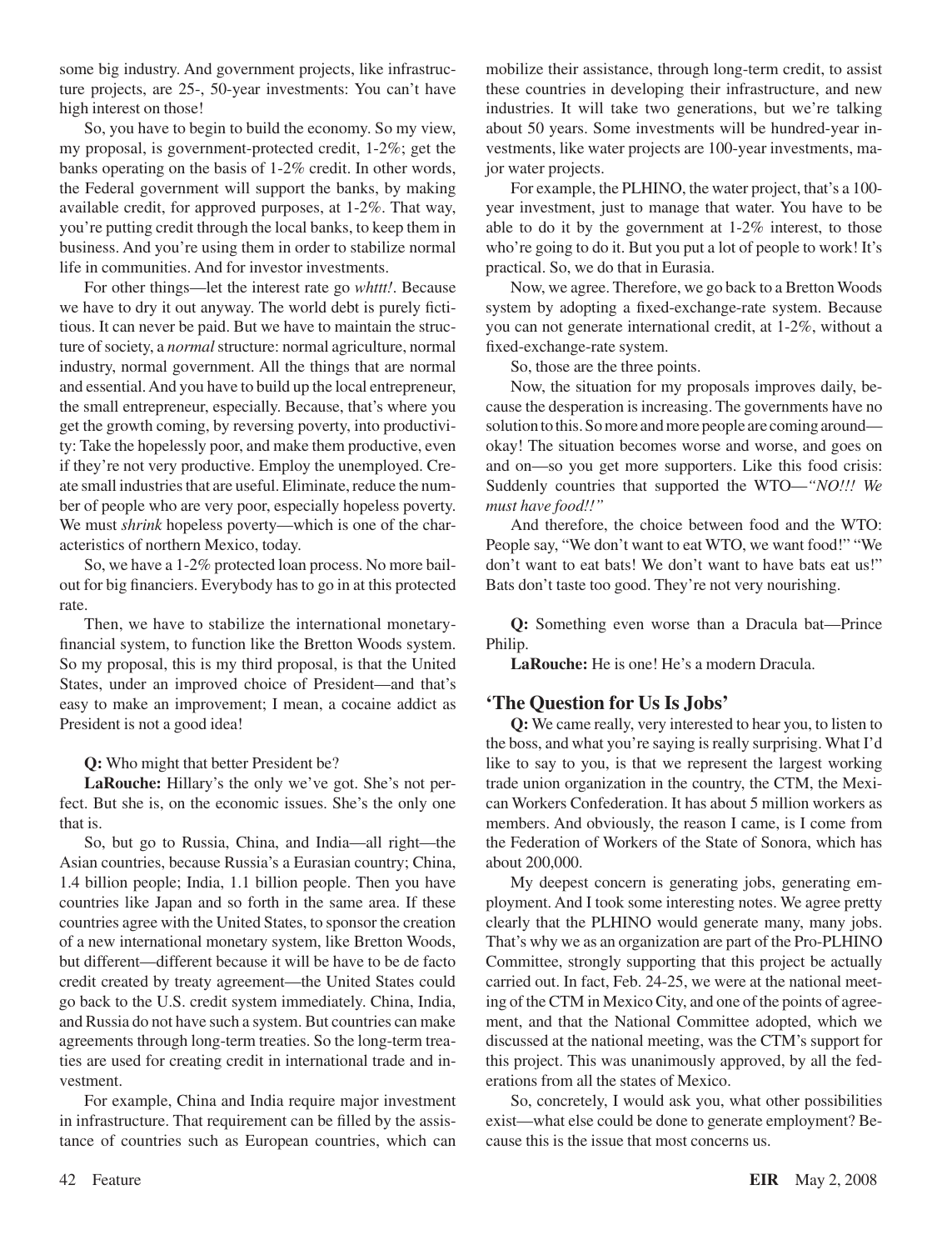# Mexico's PLHINO Project

*The following is excerpted from "U.S. and Mexico: Cooperate on Great Water Projects," by Dennis Small,* EIR*, Dec. 7, 2007.*

Mexico has too much water... and also too little. The Southeast is virtually floating on water, and the North and Center of the country are bone dry. That is an oversimplification, of course, but it makes the essential point. So the great challenge in Mexico has always been to take the water from where it is abundant, and transfer it to where it is not.

The PLHINO does just that.

The project was conceptualized in the mid-1960s, and systematized as a hydraulic plan in the early 1970s. Since that time, LaRouche and his associates in Mexico have consistently campaigned for its implementation.

At a Nov. 9, 2007 conference in the state of Sonora ... a new, detailed design for the PLHINO was presented by the distinguished Mexican engineer Manuel Frías Alcaraz. In his design, approximately 75% of the runoff from five underutilized rivers on the central Pacific Coast of Mexico would be used to feed a canal running northwestward along the Pacific Coast, with a combined flow of 220 m<sup>3</sup>/second of water

(about 7 km3 /yr.). These five rivers (San Pedro, Acaponeta, Baluarte, Presidio, and Piaxtla) would each have new dams constructed upstream, and they would be connected by a series of four tunnels (ranging in length from 21 to 33 kilometers, with 7-meter-diameter tubing), which would gradually bring the water down by gravity from 570 meters above sea level at the first dam, to 370 meters above sea level at the last one.

From the Piaxtla reservoir at 370 meters above sea level, Frías then proposes to construct a series of canals, pumping stations, and smaller dams and tunnels that would transfer the accumlated  $220 \text{ m}^3/\text{sec}$  of water all the way to the Yaqui River in Sonora.

This would create an artificial river some 460 km in length, which is comparable to the 580-km-long Santiago River, the country's seventh largest. And what nature took a million years to do, we can accomplish in a decade, Frías emphasized. The total PLHINO project is estimated to take ten years to complete, with an annual investment of about \$1 billion—"monetary resources equivalent to [Mexico's] purchase of food for only one year," according to Frías.

The 7 km<sup>3</sup> of transferred water, along with additional amounts gathered directly underground by the tunnel tubes, will allow for the irrigation of 330,000 hectares of new farmland in the state of Sinaloa, and another 470,000 hectares in Sonora—for a total of 800,000 hectares opened to farming by the PLHINO.

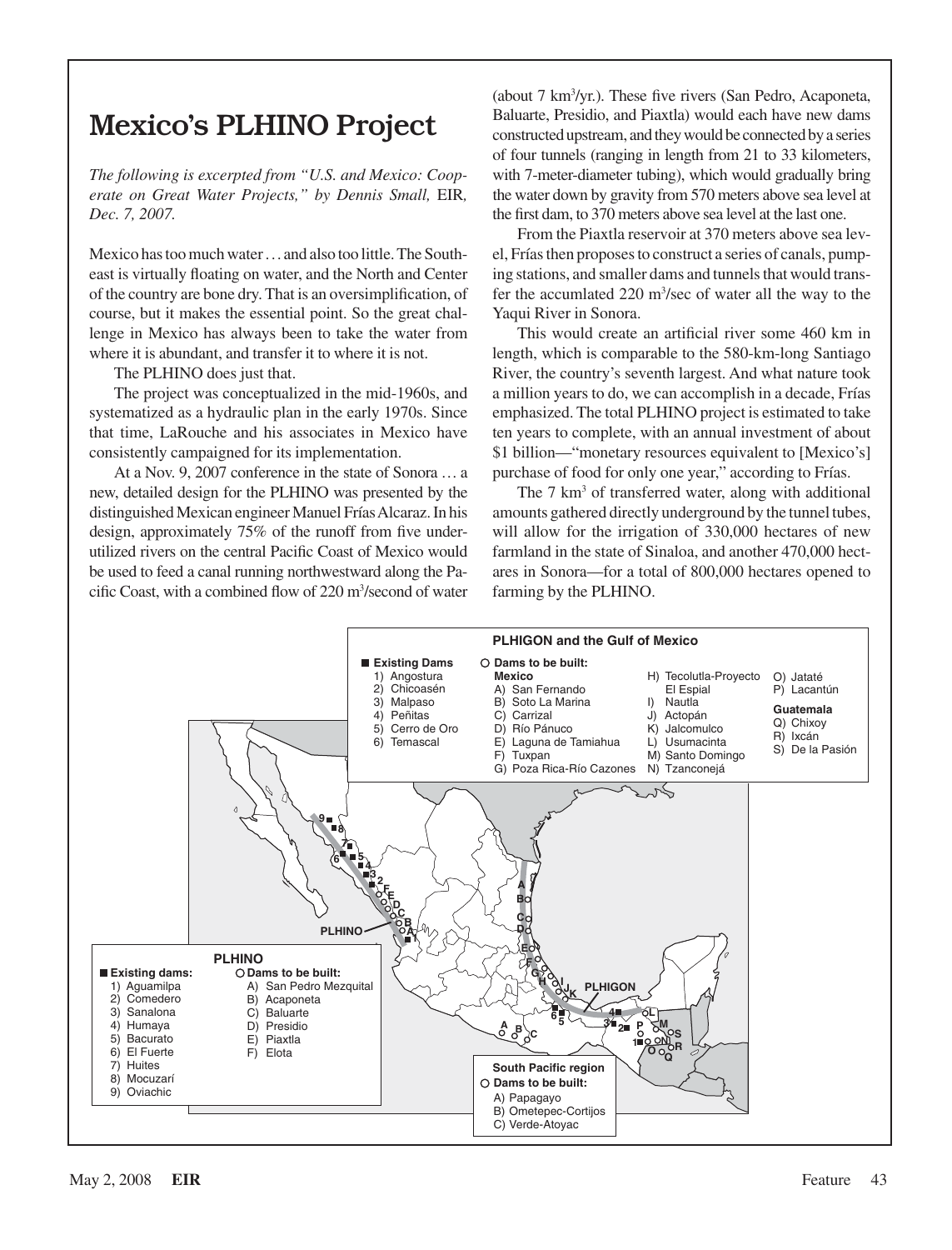LaRouche: First of all, you're dealing with, as you know—with the organization you have, you obviously have a good estimation in every part of the country, of the qualifications of available labor.And therefore, you obviously work in that institution with a lot of smaller entrepreneurs. You also have an insight into their capabilities. So, if we were to make a list of *kinds* of employment, both for present members who are seeking employment, and for the influx of people returning from the United States—now, many of them were employed in construction jobs, some in agriculture. In most cases, the skills are not good, but there's familiarity with the kind of work. So under direction with the cadre, they can be developed.

So for projects like the building of the water project, for the PLHINO, it would not be difficult to make a list; and the Mexican government already has long-term plan designs for these projects. So you start with those plans which exist from the Federal government. Mexico always made plans. Look at the most recent, and look at some of the older ones.

Now, take these projects, the water project, water management, number one. Everything depends on the water management. Now, you need power. So you go through the list of things you need, and you find the kinds of expanded in‑ dustries, which fit the market you're creating, and also fit the skills of the people available. Which means what you probably are already doing, you set up programs of training of people. You take your inventory of people who need jobs, or need improved jobs. And make sure we have programs to qualify them, to select and qualify them.

So, around the water project, we could build up a long-term element of stability in the construction.

Then you can go to the secondary things. These are longterm capital projects—water projects are long-term capital projects. Power up the things. Then, agricultural assistance programs, centers. You need agricultural assistance in every locality. Seeds, everything—advice, all these things. So that's in secondary things.

Then you have all the other facilities that are needed, edu-

**North America: 'NAWAPA-Plus'**

FIGURE 1



Sources: Parsons Company, *North American Water and Power Alliance Conceptual Study,* Dec. 7, 1964; Hal Cooper; Manuel Frías Alcaraz; *EIR.*

*Mexico's planned PLHINO and PLHIGON water-management systems are shown here, in the context of a much vaster plan for water and power projects for all of North America. The North American Water and Power Alliance (NAWAPA) was designed in the 1960s, taking about 17% of the annual runoff of the rivers of Alaska and northern Canada, most of which now flows into the Arctic Ocean, and channelling it southward to Canada, the United States, and Mexico. The program has never been implemented.*

> cation and so forth. So you make an inventory.And you make a plan!And you're talking about, you know, 25, 50, 100 years, of maintenance of this, essentially.

> But it means, we have to think also about the education of the population, and you work on 25-year cycles, to make each generation better qualified than the previous generation. And the school systems are extremely important: The upgrading of the quality of the education system. Because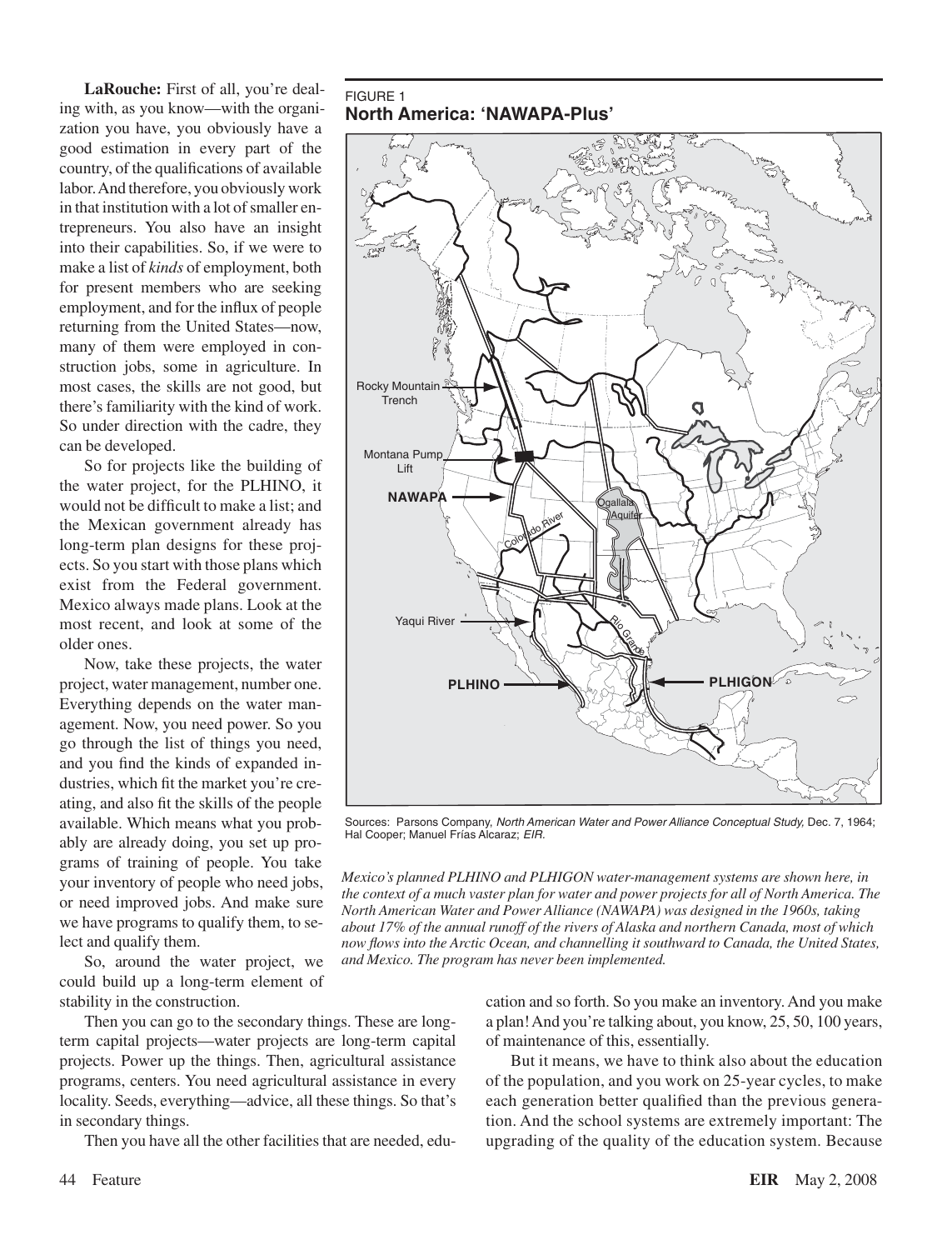you have two things: We used to have education of children, and adult education. A person wants a job, but they have no real skills. So they have schools to assist them in getting it.

**Q:** Technical schools. **LaRouche:** Yes, yes.

**Q:** So plan the labor market 25 years forward.

LaRouche: Exactly. Because now, you're talking about investment.What're you creating?What kind of a monster are you creating for 25 years from now?

### **Build Domestic Productive Capacity**

Q: In Sonora, there was a plan, which gives priority basically to foreign investment—auto industry, aerospace, agriculture, livestock, mining, things like that, some of the basic centers. But the priority is not domestic national investment, but rather foreign investment.

LaRouche: See, the problem is, you take this city, Monterrey. Back in 1982, what was Monterrey? What were the industries? What are the industries, if you come into Monterrey now? They're foreign industries! There you had a steel industry built up in the state. What happened to it? It started with grain, it went to beer, it went to beer cans, it went to steel mills. I mean, the economic development involves not only the development of industries, but the development of people. And just as these industries formerly were developed here, industries that have disappeared, which are replaced by actually foreign industries—across the border!

So therefore, it's extremely important to have a deeply rooted productive capability in Mexico. Not imported in‑ dustries. Imported industries should generally be key industries. Use an industry to bring a skill that is necessary into the country, and it should be a skill which is beneficial to the *internal* economy of the country. Foreign exports are all right, but if you don't develop the internal economy, it doesn't work. Because it's the development of the productive powers of labor, which is the long-term interest of the country. And what we need in Mexico, as in other countries, is you need a *science-driver program for technology*. Be‑ cause you want to raise the standard of living. To do that, you have to increase the technological skill level. So you want to import progress in productivity. Not of some firms, but of the population.

The normal thing in healthy times, you know, the whole community is improved! Not just some people. It's not coming down here from a foreign country to get some cheap labor. It's to build the country! That's the whole purpose of the nation-state, is to develop the people in it. To use their culture, to improve their culture, to develop their culture. To develop their sense of personal identity within the nation. And that was the change that was made after 1982, in the wrong direction. Everything was destroyed. And you have a few foreign interests.

The same thing is happening in the United States. They shut down the domestic U.S. auto industry. We still have an auto industry—but it's an imported one from Japan. You see the same thing in Mexico.

So that's our problem, is to think things through from a national patriotic standpoint.

### **A Question of Developing Leadership**

**Q:** I would like to hear the views of the *jefe* [boss]— **LaRouche:** Just an old man, not a boss!

**Q:** I have a responsibility in one important part of Sonora, which is in Ciudad Obregón. I'm the general secretary of the CTM in Ciudad Obregón. And three years ago, when I got to that post, the first thing I began to work on was to get things in order internally. And then I began to work on the issue of re‑ spect for trade union autonomy and internal democracy, where the workers themselves designate, by secret ballot, and complying with labor authorities, to elect each and every one of the leaders of every trade union. We have a universe of 76 organizations, and we have a little bit more than 18,000 workers who are members.

What I'm getting at is the following: Starting three years ago, we launched a model of worker-business relations, based essentially on negotiation, effective communication with entrepreneurs and small businessmen, with whom we have collective bargaining. And we've worked hard at this, to try to achieve greater productivity, both in the businesses and among the workers.And on this basis of this model of workermanagement relations, an equilibrium, both for the workers and for the company, to not reduce the salaries or the other benefits of the workers. In the last two years, we've had over 200 bargaining reviews, and we've avoided cause to strike we've avoided that completely. The negotiations have occurred around a negotiating table, with the workers and with the management, trying to find and achieving very good results.

And this has allowed us to create labor peace and tranquility. I should note that for the first time, next week, the CTM invited 108 businessmen to a meeting for a luncheon of all of the trade union leaders, to establish closer relations between management and workers.

So, I would like to know what your view is, because I feel this is the route, this is the way to bring about better things. Of course, your views are very important to me, because maybe you'll be able to give me some feedback, which will be useful for me to continue to grow.

**LaRouche:** Well, what I emphasize, and I do it internally in the organization in the United States, is, I promote a scientific development, a serious scientific development. These are largely young people between the ages of 25 and 35, who are selected for this program, because they have a scientific back-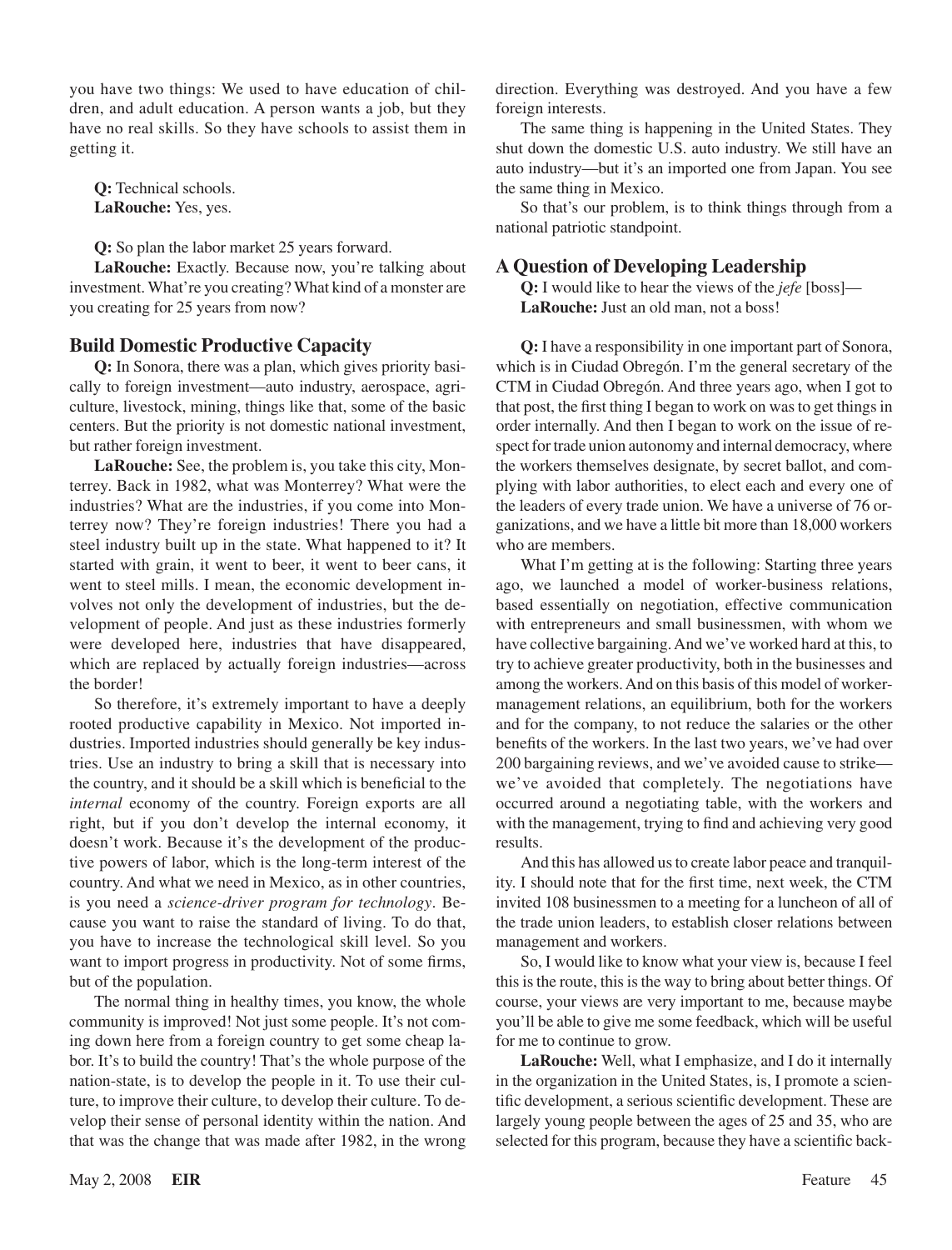

*Promotion of science and technology is essential to create a qualified cadre of national leaders. Here, students at the Irrigation Department of the National Agricultural Institute in Chapingo, Mexico.*

ground. So we give them the kind of education, through their own participation, which they could not get in a university today.

And thus, we've created a cadre of leadership. For example, the universities generally in the world today are a mess. It's not really serious thinking. Because, in the former time, you had technological progress which was very much science-driven. And advanced technologies involved the people from the country, in their competence in mastering these technologies, and not accepting external formulas, given instructions.

So the ability to make a scientific discovery, and training people, is essential psychologically, as well as practically.

Then, you use the people in such programs as a key catalyst in dealing with many problems in the community, because you have your own competence, your own community. Because innovation is so important in this. And what we face, in Mexico in particular: Since 1982, in Mexico, we have lost the dynamic of scientific and technological progress, as intrinsic to Mexico! You're using up the people of Mexico! Like toilet paper! Not developing them! Throwing them across the border! Turning whole sections of Mexico into drug gangs, which control this traffic of people across the border. Which is a threat to the security of the country, and a threat to the security of every operation. These gangsters are predators, and *prevent* development.And they steal everything they can steal. They discourage people, ruin people.

So, the development of an intellectual leadership, based on people—because we have a society which has gone away from technological progress; we *buy* technology, we don't use it. It's not ours. And therefore, the most important thing, is to promote this kind of development within the population, and using institutions like schools and so forth, and various kinds of projects, as the opportunities to promote this kind of approach.

Because, you know—people are not animals. But the present organization of nations does not recognize that distinction. The human being *is not* an animal, especially not a bat! A human being thinks al‑ ways in terms of immortality, which no animal does. Take the typical Mexican in former times: that's what they work for! For the future of their children and grandchildren. So it's a sense ofimmortality, which

is important. Without this sense of immortality, that their life means something for coming generations, and as they grow older, they become happy in seeing this happen. And you do that by concentrating on the development of the mind, which is not reading the instructions from a piece of paper on how to operate a machine.

For example, in industry, also in agriculture, the most important factor in productivity is the ingenuity of the people on the job, because they're reaching for it. They grab it. They make investments of their time and effort. "I'm going to study this, I'm going to know how to do this!" They have a strong sense of identity. The problem we have in this society, since 1982, is a loss of a sense of identity, a loss of a sense of a na‑ tion with an identity. So therefore, what we do, which is not happening in any university in the United States: We produce a better quality of scientists than in any university. These are largely people with some scientific training from before, largely between the ages of 25-to-35.

So promoting this kind of development in a community stimulates the population, and anyone who's running a small firm is always thinking about technological improvement. How do they do that? With conversation, in the community, discussion of ideas. Somebody has a good idea, they have an improvement. And what we've lost is this sense of improvement. "We're going to make a better product next year, or a better crop next year, than we had last year." And therefore, discussion of ideas in this way, is the most important. It gives you a strong person, who thinks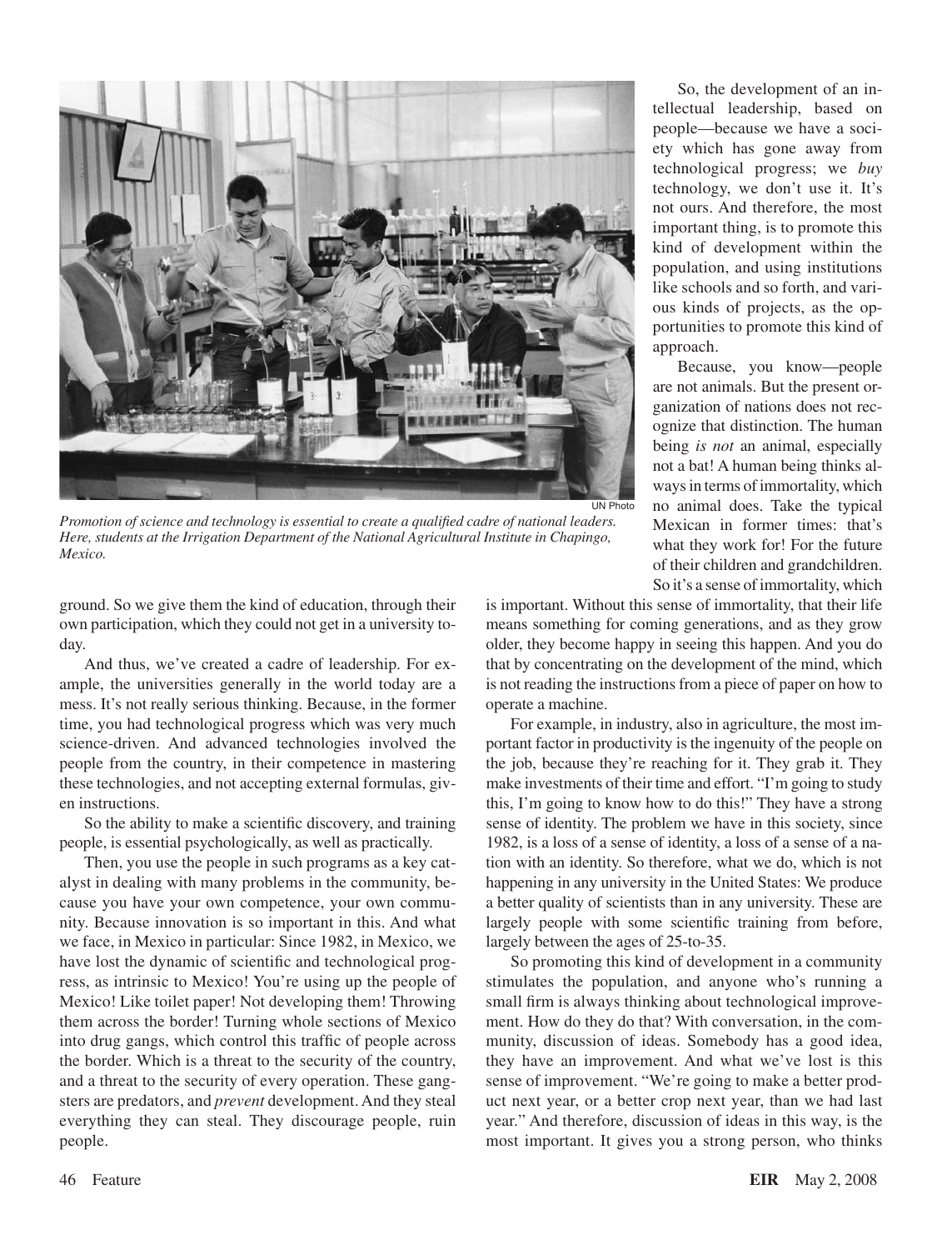about what his life means for two generations to come.

And in the old days, it used to be the grandparents thinking of their grandchildren, the farmer in particular. The farmer always thought in terms of grandchildren. They have a piece of land, they think about how that's going to be improved. You plant a tree. How long is it going to take a tree or a bush or grapes or something, to develop? You're developing things. The same thing in industry, just like happened here in Monterrey in former times. They started as farmers, grain farmers. They need beer. They need beer cans. They need a steel industry, and they had technological progress. And it was because you had a fairly decent education, promoted by the leaders of the community. And that's the key thing, this intellectual intangible.

**Q:** So we're talking about a productive chain?

**LaRouche:** Yes.

### **What Role for the Trade Unions?**

**Q:** A final comment I'd like to make. In this restructuring which we've achieved in building the federation, people have come—youth, leadership of the trade unions, educated, they have degrees, people supported them, they were backed to be able to lead the trade unions, and we are committed since last year to provide training, especially training of the youth. These are youth who have come into leadership in the trade unions, precisely moving in the direction of what you were just talking about. And this is producing good results, because we've been able to innovate certain social programs, certain economic programs, where we're looking not just at the workers, but at the families of the workers. And I'm commenting about this because I think it is important, just as a point to take note of.

Connected to that, a question. In this whole world phenomenon, what do you think the role should be of the trade unions? I understand some of the ideas; for example, the role in public policy of infrastructure, all of this we've been talking about, these workers who train, skilled workers who are able to innovate and develop. This implies that trade unions would be involved heavily with the issue of education, training. These are things I understand from what you've said. But, if we were to analyze, let's say, this global strategy that you're proposing to solve the existing problem, what is the role the trade unions should play, not only on a macro general level, but also in specific regions, such as for example, Sonora, or in the city of Ciudad Obregón?

**LaRouche:** In the history of trade unions, you have good



*Cotton farmers in Sonora, Mexico, in 1972. "We have lost a lot of agriculture in that*  region," said LaRouche, "because of this emigration to the United States. Now, the *United States is going to push some of these people back to Mexico." The only way agriculture can be restored there, is through great water-management projects like the PLHINO.*

and bad examples of the attempt to deal with the community orientation of the trade union. One is the exclusive approach; that's not so good. And then you have the more communityoriented approach. And then you get the idea of how do you combine the two concerns in the right way. Because the trade union generally has to be associated with the community as one objective, and the work-centered orientation, the other. Often, the attempt to solve the challenge of combining these two, does not work. It fails. It becomes too much social work, not enough concentration on progress, or too much on the jobrelated.

How to deal with the family, for example. You have a member of the trade union; you have the question of the family of the member of the trade union. So the trade union is naturally involved in family conditions as well as in job conditions. And therefore, it's the kind of cultural outlook that you promote that's crucial. And the main thing is the improvement of the intellectual development of the membership, and the families, which brings you into the community.And when you have cooperation among trade unions in their own community, then this tends to benefit a common concern, because people often go from one job to another. Hopefully, they keep the same family, not like some machos who have more mistresses than they do children!

So the intellectual and cultural development of the community, as a concern of the trade unionists, helps to elevate them in their own self-estimation. You want the trade unions to become an influential force in the community, an influential cultural force, and political force, and you promote that. And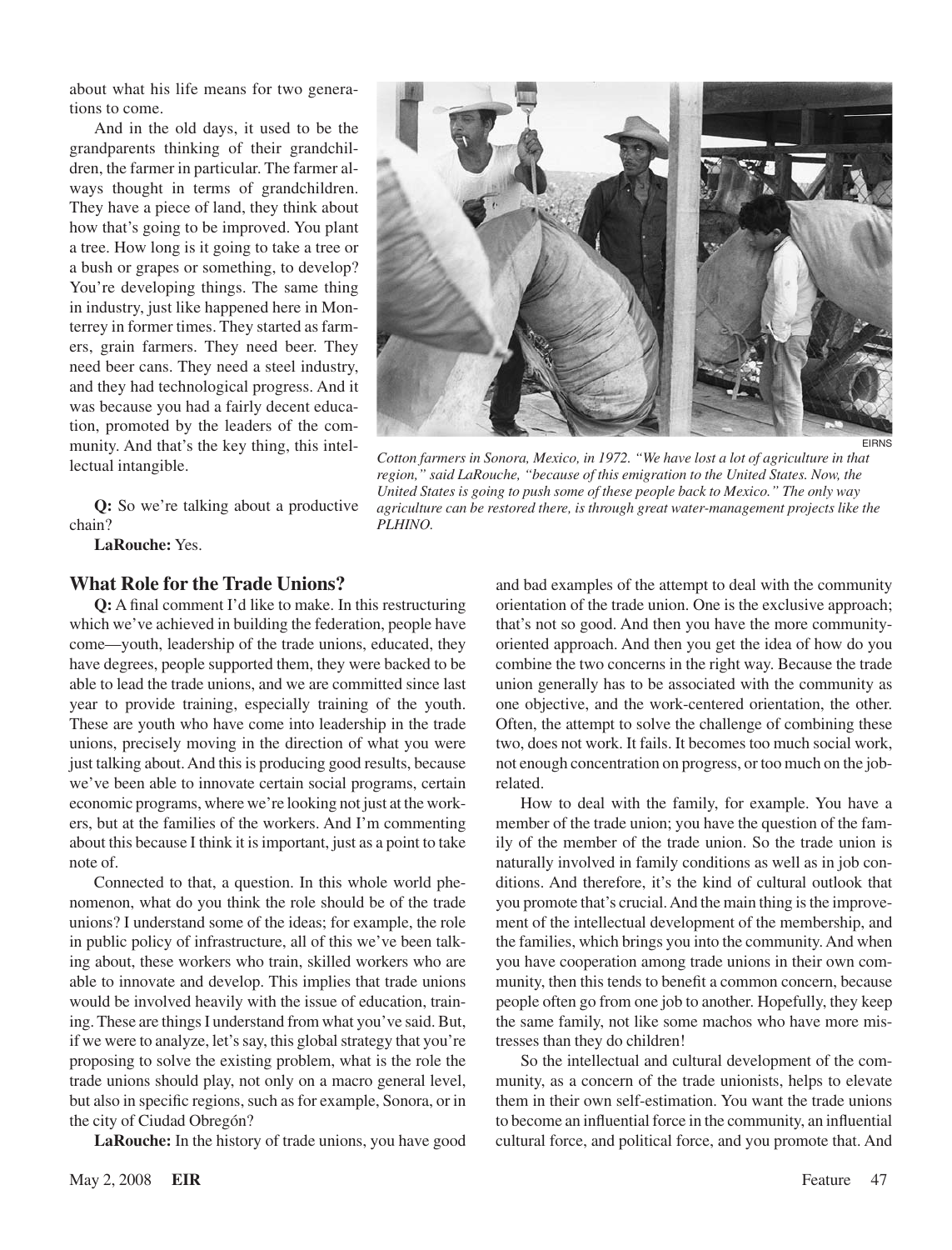

Pemex

*Mexico's oil is a national patrimony, and should be used for a mission of the development of the nation as a whole. Here, workers protest against the efforts to privatize Mexico's national oil company, Pemex, in Mexico City, February 2008. International financial interests have been trying to grab Pemex for decades.*

you try to promote things that will help do that. They shouldn't stay home and beat the children. They should self-develop. They should feel that *they* are becoming better people, as citizens. Because what happens, the effect is that as they develop, they become more politically effective as individuals. They understand things, they're not narrow-minded, they're not limited to a few things. And typically, as they become more skilled, it's easier to do, because they have insights not only into their own work, but into other kinds of things. How a dam is built, how infrastructure is built, how things could be done, the capacity for innovation. The more innovation on the job, the better.

You know, in the old days in the United States, we used to have suggestion boxes. Now, suggestion boxes had a lot of junk in them, but you also had skilled operatives, and they would get together, they would talk to each other. And some of them would come up with an idea, but they wouldn't put it in the suggestion box. At night times and weekends, they would meet and work on this, and when they presented this idea to the suggestion box, it would actually be worked out. It was at the point of readiness for implementation. And therefore, this was a factor which, in the arming for World War II, was crucial, promoting the ingenuity for technological innovation and similar kinds of things, and was extremely important. We would build airplanes, and we would develop the airplanes—this is World War II and afterwards—faster than we were producing them. And the problem was, the engineering department would have to keep up with these changes. The result was a very high rate of increasing productivity, and technological competence. This is one of the peculiarities of the United States labor force.

You also had that in the German labor force, a high degree of capability for innovation; in northern Italy, skilled labor with a high rate of productivity. You used to have people in Mexico with the same drive, before 1982. And they were also centered in a lot of the trade unions, cultural associations, etc. And that was what was crushed: the denationalization of Mexico's industry. That took a lot of that creativity away, and if you think back to those years, when there were Mexican products which were specifically Mexican, which reflected the technological development in the country that's what I think you want to get back to. That's where national industries, national development, regional development, is crucial.

### **The Use of Oil Revenues**

**Q:** I would like to come back to what appears to be López Portillo's dilemma, which is expressed in the famous speech which he delivered to the oil workers in Mexico: What are we going to do with the profits from the oil? He said that the consciousness, the awareness that we are in a world financial system which is moving in the wrong direction, which doesn't understand or tolerate the requirements of development of national economies—he made the decision to use those resources, the oil, to try to bring about self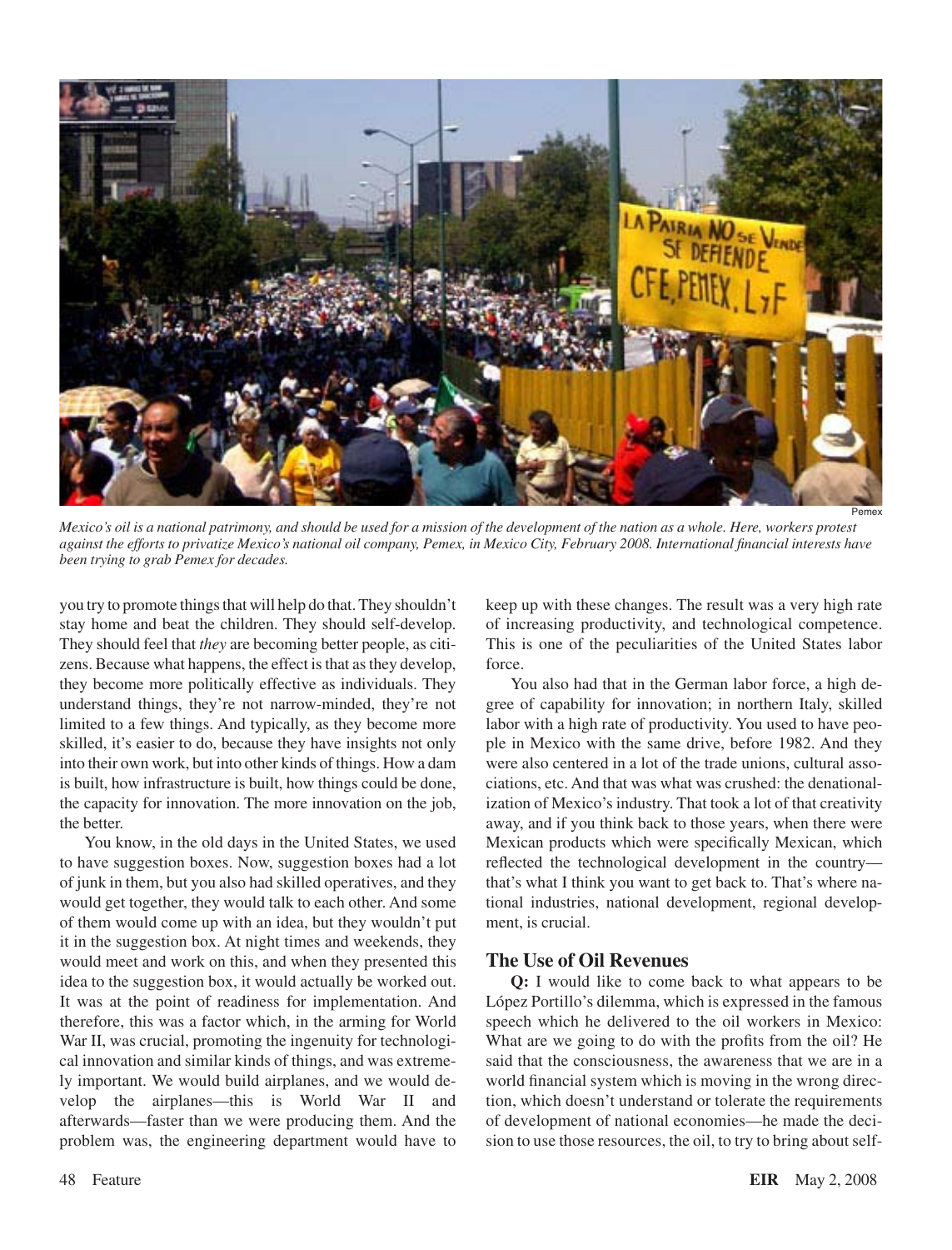sufficiency in food and energy.

I think that, given the burden of the worsening of the international situation, I think that this is a similar dilemma which we're facing, because Mexico is bringing in incredible, extraordinary income in oil revenue, with historically, the highest rates of unemployment ever.

**LaRouche:** You want to look at two things. You want to look at the degeneration of Nigeria. Nigeria, which is an oilproducing country, was never allowed to develop its oil production. The oil production was privatized, and was left in the hands of foreigners. There was no Nigerian control over its oil! The revenues from the oil in Nigeria were used for corruption. Since there was no real development in Nigeria, you had fragmented communities which tended to be self-isolated, where they had the equivalent of Nigerian *"caciques"* [local chiefs—ed.] all over the place, who were all trying to get the revenue to eat, and nothing for development.

Now, in the case of López Portilllo, he represented—be‑ cause he'd been a lawyer in this area before being a President—he had a program which was actually very sound. There were two things about his program, as I knew it, which were most interesting. Ten nuclear power plants—to use the petroleum income, as patrimony, for nuclear power. Because of the geographic situation in Mexico, the most accessible part so far was on the coast. It's not a good, comfortable place to live, so therefore, if you do not have a high-intensity power source such as cheap nuclear power, you cannot develop the new cities which are needed. Without the development of a modern rail transport industry, how do you get by rail from the U.S. border to Mexico City? Why does Mexico City become too large? Why does the rest of the territory not develop more rationally? So therefore, the point is, the petroleum was a patrimony which could be focussed as a capital-creating patrimony.

For example, a modern rail system, from the U.S. border to Mexico City, is a test of development. But the international oil interests say "no." They destroyed the railroads in the United States, and they prevented them from being developed in Mexico. Now, aircraft is not the most efficient way; with high-speed rail, you can move the population more cheaply and more comfortably than by going through the air, particularly with the largest volume of migration, which would be from center to center. So you have whole sections, like the Saltillo area—trucks go through there, but how much development is there, there? What would be required for development? So, you have a middle part, between the two mountains, the Sierra Madres, areas which have been left undeveloped. They can be developed. You can get water from the South to the North, not only along the coast, but across the mountains. You can bring water across the mountains into the valley between the two Sierra Madres.And you have farming, agriculture, expansion of food supply, new communities, new industries.

Now, López Portillo was thinking in that direction,

which is not just him. This was an institutional reflex of patriotism. It's the right way to think. It's not such a remarkable thing, in that sense. This is what you want in a President of Mexico: a lawyer who knows how to think, and who re‑ lies upon people around him who represent various kinds of competencies, a sense of national mission, and to take his term of service of six years, take this period as a mission, a leader for a mission. How is the country going to be improved by my being here? And there's plenty of water in Mexico, but it's not being moved where it's needed. There's plenty of room for Mexican citizens, but the territory's not developed. To have people living on the coast, requires air conditioning and climate development. People have a right to that, don't they?

So, the idea of the use of what is called a national patrimony, for the devotion to a mission of development of the nation in some way, this goes with the mentality of a good citizen. Every good citizen would like to see their grandchildren in a better society than they had. It's natural, it's human. We're not monkeys, and we already have too many monkeys in government, and not enough human beings. Somebody told them there aren't enough chimpanzees, so they said, "Okay, we'll act like chimpanzees. I'll get a chimpanzee wife."

### **Change in the United States**

**Q:** How can we, through the Pro-PLHINO Committee, intervene in the situation in the United States, so that the United States could in turn support the efforts for the PLHINO, and that this should become the leverage to bring about a change in the economic policy direction of Mexico as a whole?

**LaRouche:** There are several things involved here. First of all, we all know how the Aztecs created an empire in Mexico—the *cacique* system. And Mexico's unity has always been frustrated by this legacy. The ruling tendencies over Mexico from the outside always relied on and promoted the *cacique* system. By dividing the country, they tend to inhibit national unity actions. My view isthat this could be helped by an outside factor.

Let's take the case of Sonora and Baja California. California is the key thing, because you have so many people, on both sides of the border, who represent the same families. Therefore, if you have development, you have a natural tendency, even though you have sovereignty of the countries, you have a natural tendency for positive influences. And therefore, you try to overcome the *cacique* effect, to the extent that you promote Mexico itself as a nation, not as a collection of regions. For example, high-speed rail development, nuclear power, cross-border industries in the sense of an exchange, which makes sense.

Take food production. If you have development in Mexico, you have all kinds of food production which resists the seasonal tendencies in food. A problem we have in Mexico is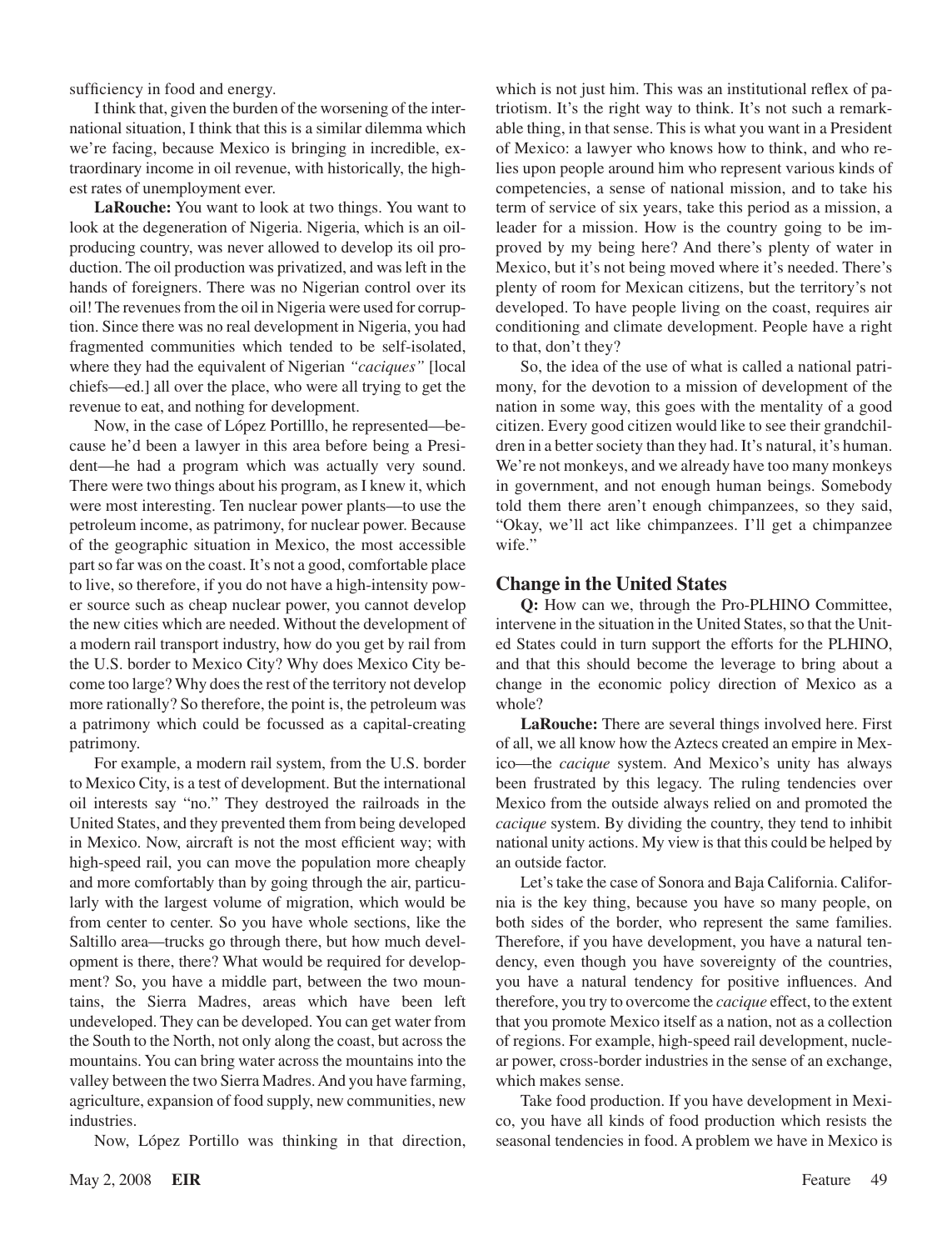

*The López Mateos Dam on the Humaya River in Sinaloa, 1963. Such infrastructure projects, in the interest of the general welfare, were shelved after 1982, when the City of London and Wall Street smashed President López Portillo's development thrust, turning Mexico over to the free traders.*

contamination of food supplies, diseases. Why? Because there's a lack of sanitation. Within a generation, you could eliminate this problem. Moctezuma would no longer be known in Mexico.

### **No to the British Empire!**

So, it's a question of understanding what the cultural reasons are which make national sovereignty indispensable. Because it's through the subtleties of culture that a whole people are able to participate in this development. Therefore, they must have their own language, their own culture, because their children think in terms of that culture, that heritage. But, there are nations which have a common goal, so you want people of different cultures to be able to cooperate for a common goal, which was Franklin Roosevelt's intention. Eliminate colonies, eliminate neo-colonies, have a world of nationstates, of national cultures, because his problem was the British Empire. He hated the British Empire! Because what it does, is pit people against each other, as inAfrica. The British are inhuman in Africa, absolutely inhuman. Look at what they're doing!

And Roosevelt understood that once we got into the war, we had to eliminate the British Empire. And Truman said "no." Truman said, I like the British. I like Churchill. So Roosevelt's policy was never carried out. Truman accepted Churchill's idea of maintaining the British Empire. And the United States forces were used at the end of the war, to repress those countries which Roosevelt had intended should become free. So the United States corrupted itself, from the moment that Roosevelt died.

And what's needed is to eliminate all semblance of empire, to have nation-states develop sovereignly, on the basis of their own culture. So their children will be able to think in terms of a national culture. Otherwise, you don't have development. You have what you have in India: Seventy percent of the population is monstrously poor, in a country which has high technology. You have a situation in China. Now, China has built a lot of industry, but the prices that China gets for its products are not enough to sustain the development of the entire population of China. China's entire production of exports is not sufficient to maintain its own internal population. And this is true around the world. Cheap prices.

This free trade has destroyed the culture of the planet. We need a protectionist program. But the purpose of protectionism is to enable nations to be free, and to develop the entirety of their population culturally. That means prices have to cover the cost of maintaining the population, and we can do that by promoting technological progress. If we promote infrastructure and technological progress in production, we could, within a generation, meet these goals.

And Roosevelt understood this. At the end of the war, the United States had become the most powerful economy in the world. Unfortunately, most of our development had been involved in fighting the war, in supporting other countries in fighting the war, as well as ourselves. Now, Roosevelt's intention was—and which was the way he organized the United Nations and the Bretton Woods System—that we would free all countries from colonialism, or semi-colonialism. You look at his Rio Treaty, which is an example of this for the Americas. And by taking the military industry, by now avoiding costly wars, we could convert our military production to develop the world, including northern Africa. That was not done. What was done, was that we built up a new war industry, under British direction, and we destroyed our own productive potential.

We re-colonized the world, under neo-colonialism. You have a country—we say, you're free now, you have your own government—but we run it! The way the British did. They decolonized. They said, you're now your own government. You